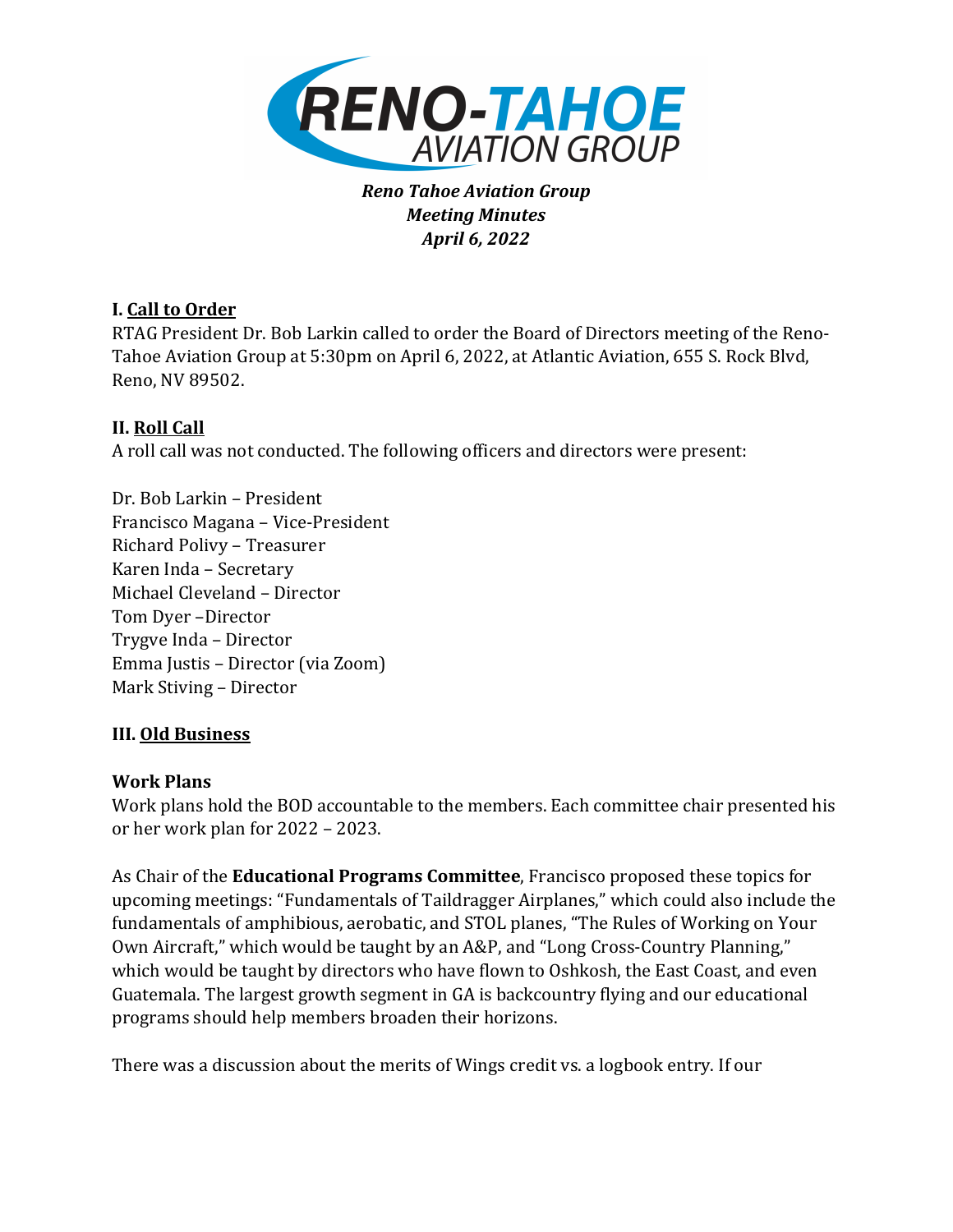

presenters have an AGI or CFI, attendees can bring their logbooks to RTAG general meetings and get a sign-off for ground school instruction.

As Chair of the **Aviation Banquet Committee**, Karen proposed changing the name of the committee to the Special Events Committee, since she plans a lot more than just the banquet. This was approved and the change will be made on the website.

The Poker Run is being planned for May  $14<sup>th</sup>$ . RTAG sponsor Stellar Aviation is planning to host a BBQ at GA West after the Poker Run. With the passing of Bob Meurer, we need a new judge. Emma will try to find one. CAP will let us borrow their tables and chairs for inside. We are also looking for picnic tables that we can use outside GA West for the event.

RTAG sponsor AARI will once again host the Pancake Breakfast this summer. Karen will work with Dave Dragoli on choosing a date. It will most likely be a Saturday in August.

The next Celebration of Aviation Banquet is scheduled for Saturday, March 4, 2023. We are looking for a guest speaker, as well as items for the silent auction and raffle.

As Chair of the Liaison to Outside Groups Committee, Michael gave an update on finding a permanent home for GA at KRNO. Ideally, Stellar Aviation will build a facility on the northeast corner of the field that all GA groups can use, including CAP, EAA, RTAG, and Pathways to Aviation. There should be meeting rooms and plenty of space for BBQs, movie night, game night, etc. There was a discussion about whether Operation Santa Claus is going to happen this year and, if so, what RTAG's role will be.

As Chair of the **Scholarship Committee**, Emma had several ideas on how to not only get more applications, but better applications. Too many applications submitted this year were incomplete and the candidates were automatically disqualified. Emma suggested that we hold a ground school class on how to fill out a scholarship application, create incentives for CFIs to foster relationships with scholarship applicants, and create an Instagram page to promote RTAG's scholarships, fly-outs, and events to a younger audience. Instagram will also allow local aviation businesses to link with RTAG. Karen suggested creating a mentorship program that would encourage aircraft owners to mentor student pilots or pilots seeking an advanced rating. The directors agreed that RTAG should create a formal mentorship program. Emma will design it and present it at the next BOD meeting.

As Chair of the **Membership Committee**, Mark is researching the compelling reasons that people join RTAG. Recently retired from the world of marketing and pricing, Mark will be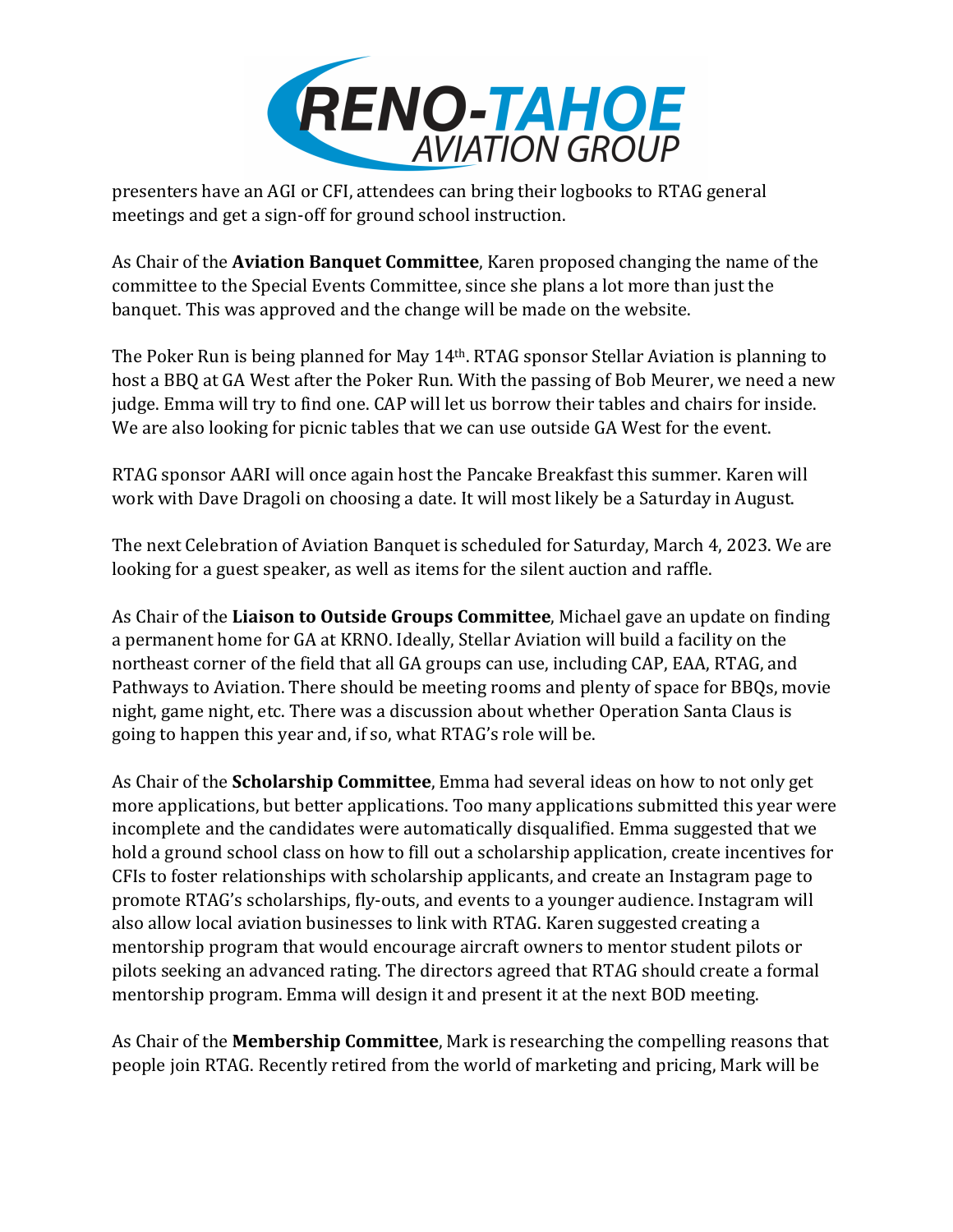

interviewing members, creating marketing materials, and working with Richard on membership levels and pricing strategies.

As Chair of the **Standing Finance Committee**, Richard wants to find an alternative to PayPal, which takes too many fees and doesn't communicate well. Emma suggested using QuickBooks. Karen will notify Richard of the various payment options allowed through Wix.com, where the RTAG website is hosted.

As Chair of the Fly-Out Committee, Tom would like RTAG to have a fly-out on the third Saturday of every month. The exception will be May, when we participate in the Georgetown Fly-In instead. He would like to establish annual excursions to fly-ins, airshows, pancake breakfasts, etc.

Dr. Bob asked for a motion to accept these work plans. Tom motioned. Trygve seconded. All in favor, none opposed.

# **IV. New Business**

#### **Honoring Bob Meurer**

The BOD had previously been asked to submit ideas at the April meeting. Karen brought two ideas: Adopt-a-Spot along the east side of the airport on Rock Blvd. through Keep Truckee Meadows Beautiful (KTMB) or host an annual donation drive for the Children's Cabinet. The BOD decided to Adopt-a-Spot. After the second clean-up, KTMB will post a sign along that stretch of road with RTAG's name on it, along with text honoring members who have gone west. Karen will work with KTMB to choose the right stretch of Rock Blvd. and organize our first clean-up.

# **GA West**

There are six tie-downs at GA West, south of the hangar rows, that are currently unusable because the ramp and anchor points are degraded. Karen suggested that RTAG might talk with Brad from Stellar Aviation about renovating those tie-downs and renting them. Emma said the entire GA West ramp needs TLC, including FOD removal and snow removal. NV Flight's airplanes are getting major nicks in the propellers because of FOD on the west ramp. Tom would like Stellar to build a shade hangar or covered tie-downs for frost. Dr. Bob said that he anticipates a hangar rent increase at GA West and that the Hangar Rate Study that RTAG worked on several years ago provides guidance but is not binding. The directors argued that prices should not increase without better maintenance. We need doors that open, a clean ramp, and working electricity. Dr. Bob asked the BOD whether we should start a discussion with Brad on hangar maintenance and the answer was yes. Dr.